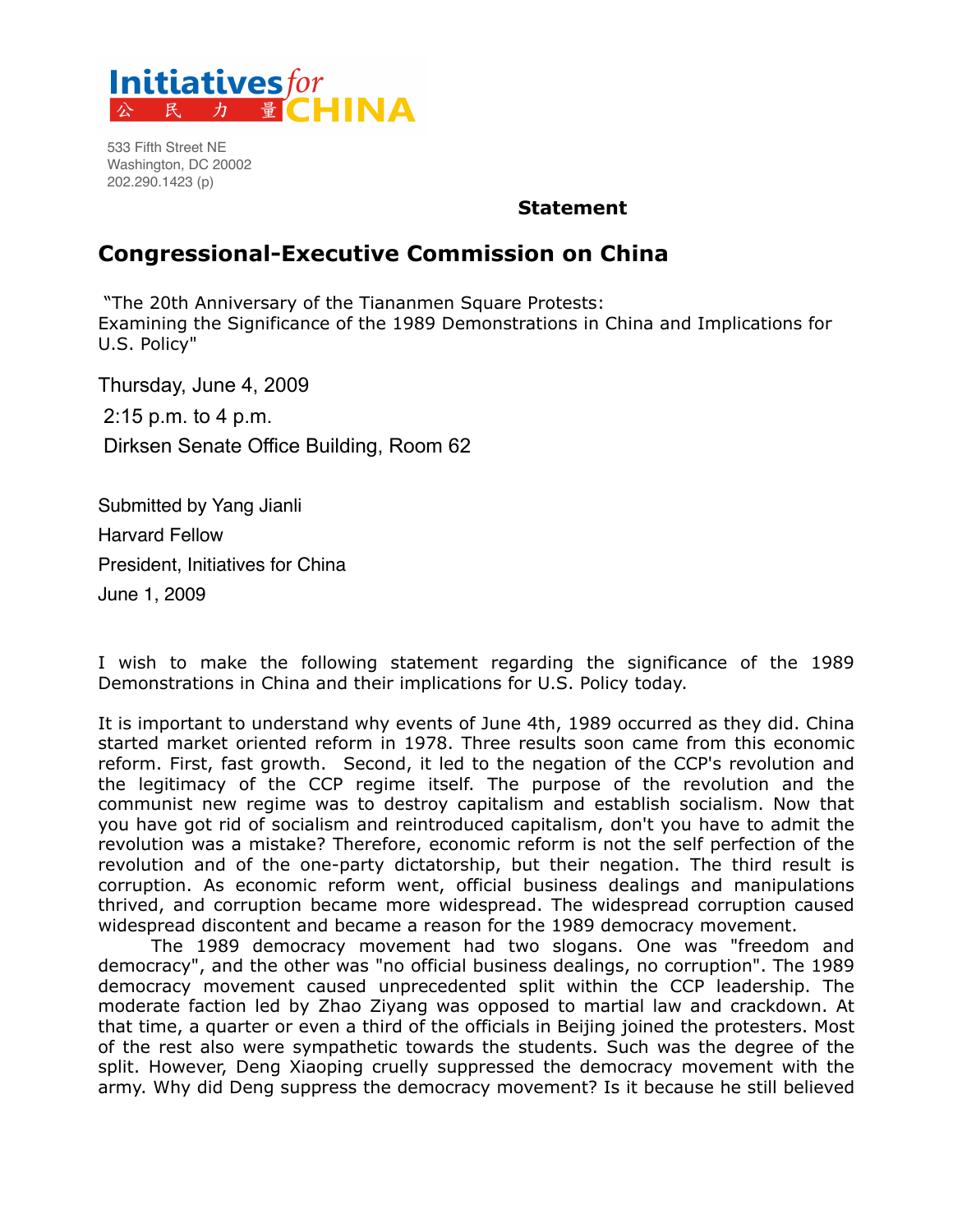# **Initiatives** for<br> **A A A E CHINA**

in socialism? No. Not at all. Deng stopped believing in socialism a long time before. Deng's aim was solely to maintain CCP's autocratic power.

The June 4th massacre set the reforms in China down the wrong path. During the first year or two after the massacre, as a result of the dramatic changes in Soviet Union and East Europe, the CCP was very anxious and fearful. To maintain their power, CCP leaders proposed guarding against "peaceful evolution". They opposed capitalism not only politically, but economically as well. As a result, economic reforms came to a sudden halt and even backslidden.

 Yet, in the spring of 1992, Deng Xiaoping proposed accelerating economic reforms without asking whether they were socialist or capitalist. He clearly understood that the socialist economic system was not working, and ending reforms meant running into a dead end. He knew that, after June 4th and the changes in Soviet Union and East Europe, socialist ideology was all but dead, and the CCP regime lost its ability to cheat in this regard and could rely only on naked violence. In this situation, it was impossible, and unnecessary, to maintain a socialist facade. Violence had its advantages. It required no pretense and therefore was subject to no restraint. Earlier economic reforms were handicapped by the fear of being labeled capitalistic. Now the fear was gone, and more capitalist elements could be introduced. In this way, China's economic reforms moved faster and further after 1992.

 Because the democratic forces in the CCP and the nation were suppressed after June 4th, the economic reforms in China after 1992 unavoidably became privatization among the powerful. In the name of reform, government officials of all ranks morphed into capitalists; assets owned by the people as a whole became private assets of officials. Such reform could not have happened without the June 4th massacre. In the reform of publicly owned companies, for example, hundreds of thousands of workers were laid off and given very little compensation. Without the June 4th massacre, those workers would have formed unions, and the government would not have dared to abandon them. In short, the massacre, by creating universal fear and cynicism, gave the rise to the economic efficiency based on the deficiency in human rights.

The irony is that this kind of reform, while morally reprehensible, was perhaps for a certain period of time the easiest to carry through successfully. The economic reform of socialist countries consists of making the transition from public ownership to private ownership. It is a task much easier said than done. Some people compared it to "turning fish soup back into fish."

Russia and East Europe mainly used the method of "division": assets were divided into shares and then awarded to everyone. The advantage of this method is that it is fair and acceptable to all. Since assets were supposedly owned by the whole people, the most reasonable privatization plan was to award assets to everyone equally. This is the so called the privatization among the masses.

But this method has its own shortcomings. Shares are left far too dispersed in this approach; everyone has a share, but at the same time, everyone has only one share: in the end, no one really cares about operational efficiency, thus perpetuating a managerial weakness inherent in past ownership. It requires a period of competition during which certain qualified individuals

will consolidate an ever greater concentration of shares, and finally become true "capitalists" capable of managing their enterprise. However, in the early stages prior to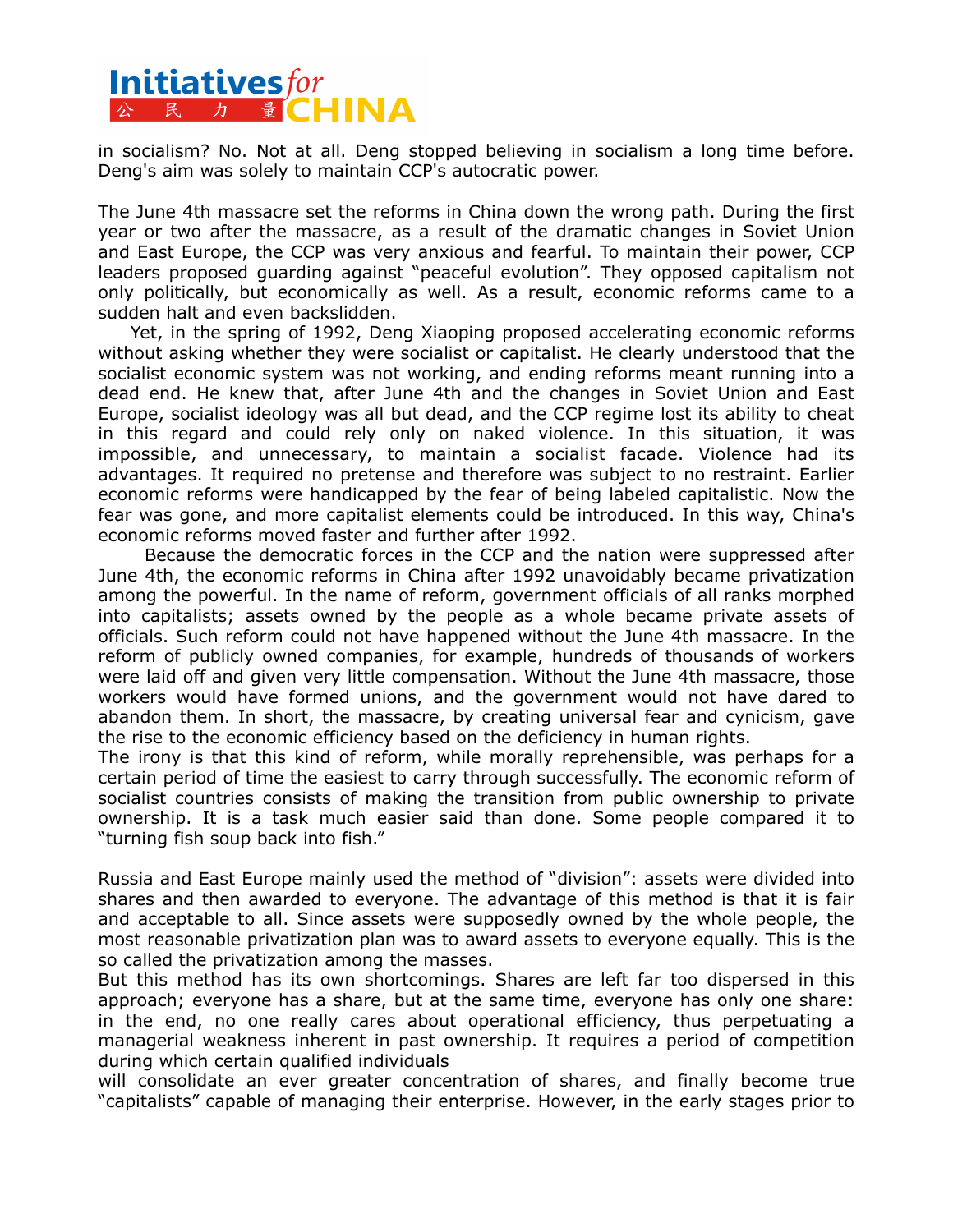# **Initiatives** for<br> **A A A E CHINA**

the "arrival " of these capitalists, an enterprise's efficiency will not necessarily improve, and may in fact decline.

 China did not practice privatization among the masses. Without democratic participation and public supervision, the privatization in China became privatization among the powerful. CCP government officials of all ranks made public assets their own. Factory directors and party secretaries became rich capitalists in an instance. Today's CCP is the Board of China and the

government officials its CEOs. In this way, China avoided the economic hardship of Russia and East Europe.

 Thus, the essence of the "China's economic miracle" can be briefly summarized as follows: economic reform has been implemented under the iron fist of a one-party dictatorship, providing officials with an opportunity to get rich by plundering state assets, thus make every official an enthusiastic reformer; officials have reaped fortunes through deception and the use of force, and have implemented instant privatization by making public assets their own. They have been dedicated advocate of economic development and efficiency, defficiency-in-human-rights induced-efficiency, if you will. Due to the interweaving of power and money, those with most power are most likely to rapidly accumulate a massive abundance of capital. Such an arrangement

provides a fertile environment for the privatization of former state-owned enterprises and the development of larger enterprises, and thus drives economic development in general.

 Because China remains governed by a one-party dictatorship that nips any and all sources of instability in the bud (for example, by banning independent workers' or peasants' unions), Chinese society appears to have attained a state of extreme stability . Meanwhile, the government's control over the economy, its highly consistent and predictable economic behavior and the absence of any opposition or any prospect of a change in leadership all serve attract international businesses, while also providing the domestic economy with resilience against international economic shocks. Similarly, because China remains governed by a one-party dictatorship, many fields of activity----especially political activity----have been designated "off limits ", leaving the majority of people with no choice but to focus on economic activity. These restrictions, combined with the emergence of spiritual vacuum, individual greed and an unprecedented emancipation of material desires, have added fuel to the fire of economic development. Meanwhile those at bottom of social ladder who have suffered at the hands of bigwig officials and their manipulation of economic reform have no outlets to pursue justice with the present system. Chinese labor is already quite cheap, but the creation of slave labor through the CCP's policy has naturally made labor even cheaper, further boosting China's "great advantage" in global economic competition.

 As we know, one of the most important strategies the Chinese government uses in economic development is export processing. It attracts huge amount of foreign capital into China, takes advantage of the deficiency in human rights in general, uses China's low cost labor in particular, and then exports the products. The Chinese government becomes very rich this way, but the purchasing power of the ordinary people do not increase accordingly. In countries that imported Chinese products, the capitalists make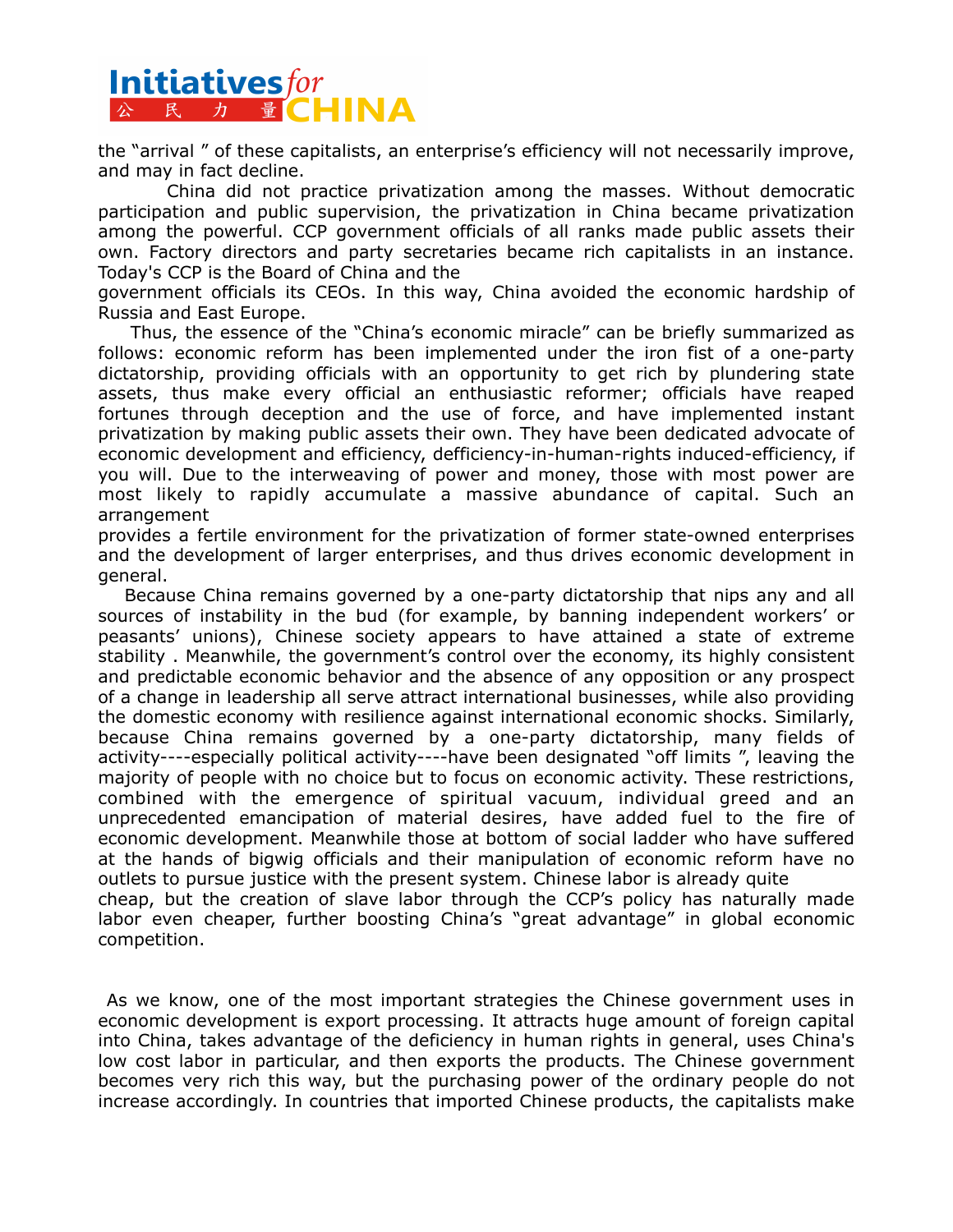### **Initiativesfor** 公民力量 ( - IN A

a fortune and ordinary people get cheap merchandise, but capital flows out, and industries shrinks rapidly. Workers lose jobs, welfare tends to decline, and public finances run into trouble. In other words, by exploiting the low levels of human rights of Chinese workers, China is able to maintain a competitive edge. Even free market economies such as the U. S. find it hard to compete with China, to say nothing of the welfare states.

 But China's model has a fatal flaw: it lacks any legitimacy whatsoever. This fact is without precedent in China or abroad, and is therefore little understood by most people.

 When we speak of the widening gap between the rich and the poor in China today, what I want to strongly emphasize is that not only is the gap very large, but the character of the problem is particularly malevolent. China's economic disparity problem is a unique one; it was not created by history or by the market forces, but by autocratic rule. In China, the reason why the poor live in poverty is because their possessions have been seized by those in power; the rich live in wealth because they are able to use their influence to snatch away the things that others have produced. Most people look at the Chinese economy and only see the breakneck speeds at which it has developed. Indeed, when compared to Russia and other former Communist countries in Eastern Europe, China's economic reform appears superior. But the problem is, no matter how many difficulties that Russia and the former Soviet countries have encountered in their economic reform and development, these difficulties occurred, at least, within systems of public supervision and democratic participation. In those countries, the citizens have the right to express themselves and the right to vote—which gives their reforms a certain kind of basic legitimacy.

 China's situation is exactly the opposite. No matter how many dizzying accomplishments that China's reforms seem to achieve, because they take place in a system that lacks public supervision and democratic participation, it all inevitably leads to the plundering of the masses' property by the rich and powerful. First, the party used the name of revolution to transform the common people's private property into the public property of the "whole people." Then it used the name of reform to turn the whole people's public property into the private property of its own members. First it stole in the name of revolution, then it divided the spoils in the name of reform. Yet these two opposite crimes were both committed in the space of 50 years by the same Party. This kind of reform bears no legitimacy whatsoever. Therefore, the twisted pattern of wealth distribution that it has spawned cannot be recognized or accepted by the people.

 Is the Chinese model sustainable? My answer is No. The first and foremost reason is that the "Chinese model" is built upon an unfair, illegitimate foundation that goes against humanity, against both human rights and democracy; people in China, as elsewhere in the world, demand for fairness, human rights and democracy. That is, they are demanding change.

My mind at this moment cannot help but going back to May 30, 1989. In the midst of a national movement of millions—millions—demanding democratic reforms in China, the statue of the Goddess of Democracy was unveiled in Tiananmen Square by students who declared:

"The statue of the Goddess of Democracy is made of plaster, and of course cannot stand here forever. But as the symbol of the people's hearts, she is divine and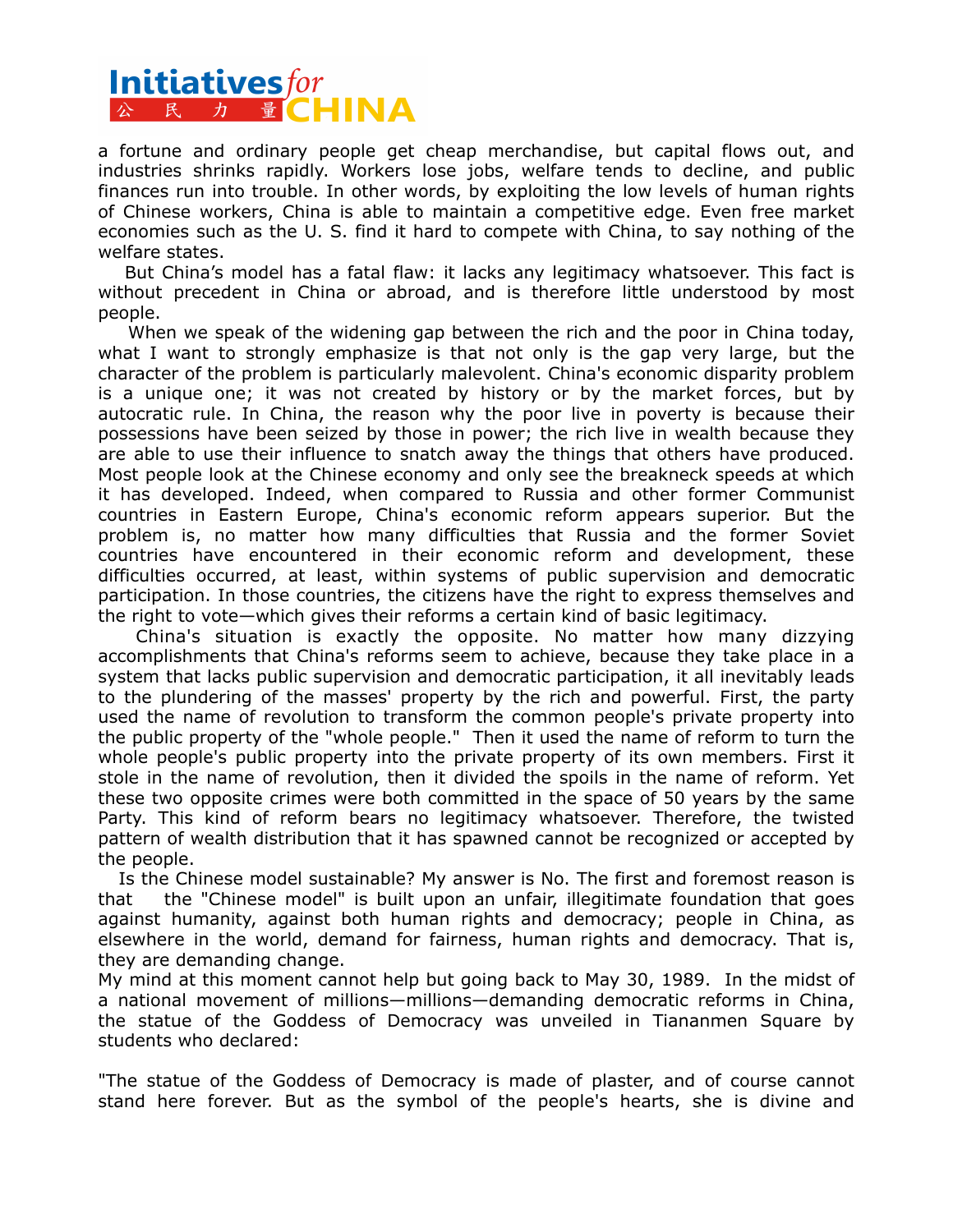# **Initiatives for<br>
A R A F CHINA**

inviolate. ... Chinese people, arise! Erect the statue of the Goddess of Democracy in your millions of hearts! Long live the people! Long live freedom! Long live democracy!"

 The statue, together with thousands of young lives, was crashed four days later by government tanks. But the desire for democracy was not crushed by these tanks. Indeed, the desire for democracy cannot be crushed in the hearts of any people. On December 10, 2008, the 60th anniversary of the Universal Declaration of Human Rights, 303 Chinese intellectuals published Charter 08. Its opening statement asserts:

 "A hundred years have passed since the writing of China's first constitution. 2008 also marks the sixtieth anniversary of the promulgation of the Universal Declaration of Human Rights, the thirtieth anniversary of the appearance of [the] Democracy Wall in Beijing, and the tenth of China's signing of the International Covenant on Civil and Political Rights. We are approaching the twentieth anniversary of the 1989 Tiananmen massacre of pro-democracy student protesters. The Chinese people, who have endured human rights disasters and uncountable struggles across these same years, now include many who see clearly that freedom, equality, and human rights are universal values of humankind and that democracy and constitutional government are the fundamental framework for protecting these values. By departing from these values, the Chinese government's approach to 'modernization' has proven disastrous. It has stripped people of their rights, destroyed their dignity, and corrupted normal human intercourse."

 Despite the Chinese government's heavy-handed measures against the organizers of the Charter 08 petition, the number of signers continues to rise, and today it stands at nearly 10,000.

The meaning of numbers is important to understand. Some academics in China and in the United States cite the scales of popular participation in activities encouraged or even orchestrated by the authorities as evidence of the people's approval of the government. But statistics based on the coercion of the tyrant's baton obviously misrepresent the true state of the minds of people living under dictatorship. More telling indicators are the numbers of people who engage in activities the government aims to prevent—or actually cracks down upon once they have begun. "Mass incidents" is the term the Chinese government uses to describe protests in which 100 or more people participate. The number of these "incidents" has risen to 100,000 per year—which means that, on average, a new, large protest against the policies of the Chinese government takes place every five minutes.

 I am often asked by American friends: "What you say is all well and good, and I am myself convinced about the universality of democracy and freedom, but other than that, why should we care about whether, and how fast, China becomes democratic?" My answer is simple. If China continues its path of economic development under a one-party dictatorship, it will pose a serious threat to our democratic way of life in the United States. China will serve as a model for dictators and juntas. In fact, it is already a model and a leading supporter of these regimes. Pick a dictator anywhere on the globe—from North Korea to Sudan, from Burma to Zimbabwe, from Cuba to Iran—and you'll almost certainly find that the Chinese regime is supporting it today.

In the United States today, the Chinese government takes advantage of our freedom and democracy to solidify its position at home. It, or its surrogates, have wide access to our universities, think tanks, and media through which they can advance their opinions and rationalize their actions.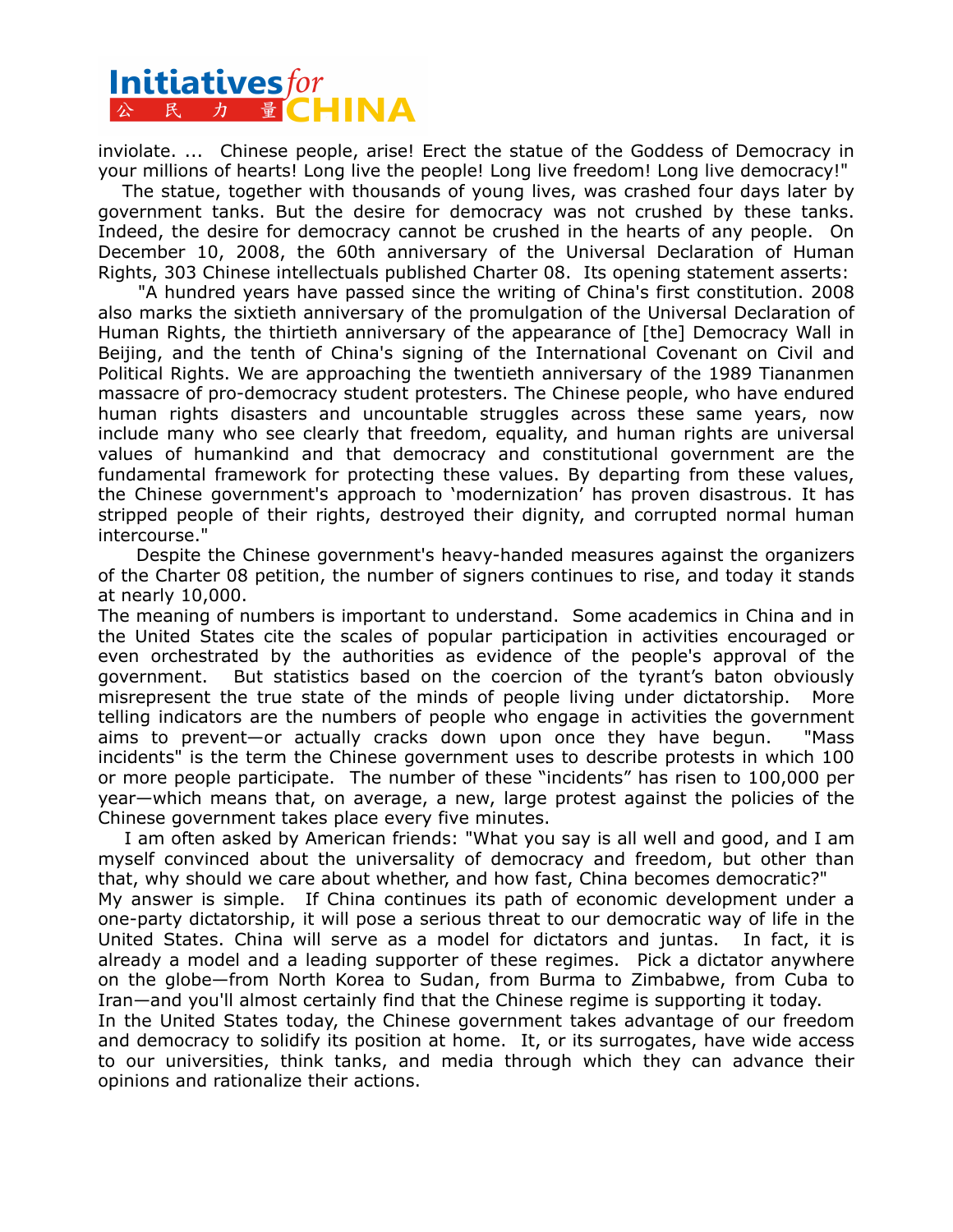## **Initiatives** for<br> **A A A E CHINA**

The Chinese government has co-opted numerous American businessmen and academics by providing them with favorable business opportunities and all manner of privileges; in turn, they serve the purposes and interests of the Chinese government back in America as lobbyists for favorable policies towards China. Indeed, are not many of our opinions on China clouded by what has been the "business-first" priorities of our China policy which has benefited neither working-class Americans nor ordinary Chinese?

 Make no mistake, the expansion of China's military power is also a significant and alarming development. Throughout the past decade, China's defense budget has increased at an annual rate double that of its GDP growth. The Chinese People's Liberation Army is acquiring more than enough power to intimidate surrounding East Asian countries, some of them America's allies. It seems clear that at present, China wants to minimize military confrontation with the United States and seeks instead to concentrate on developing its economy. Yet this could well be a temporary strategy, aimed at delaying conflict with the United States while giving China the time it needs to develop a more powerful military. Who can say what grandiose dreams and ambitions Chinese leaders may harbor 20 or 30 years hence if their regime is richer and stronger?

History and a well-developed body of political theory show that established democracies rarely go to war with one another. If this is true, then the United States has a clear national security stake in whether China becomes an established democracy.

 But what leverage do we have with the Chinese government to push for positive change in China in the field of political rights? Some—even those who want to restore human rights as a centerpiece of foreign policy—will say that we have little leverage to effect meaningful change.

Exactly the opposite is true. But a detailed list of effective policies can emerge only after we rid ourselves of the delusions and false assumptions upon which our China policy has long been based. Above all, we must understand democracy in China is homegrown and not imposed by outside world as many have suggested and many others would worry it would be. But this does not mean that we must sit back and wait for democracy to bloom. Instead, it means engaging with and nurturing democratic forces already at work in China. People often talk about prerequisites for democratization; for me, the most important of all is that there must be democratic forces in Chinese society and I believe today more than ever that a visionary part of the U.S. engagement policy with China is to openly and systematically engage with the Chinese democratic forces and to nurture their growth.

More than this, we need political leaders who will call attention to the fact that trade has not yet brought, and will never alone bring, an end to political repression or the Chinese Communist Party's monopoly on power. America has been carrying out a policy that benefits business interests in both the United States and China far more than it helps ordinary people in either country. It is time for change.

To that end, I want to offer the idea of Reciprocity as a foreign policy platform.

In 1997, Harvard University invited Jiang Zeming, then President of China, to speak at the campus. In response to this invitation, I organized a student demonstration which became the largest campus protest at Harvard since the Vietnam War. Those in favor of Jiang's visit argued for it on the basis of freedom of speech. Our protest argued against it on the grounds of Reciprocity.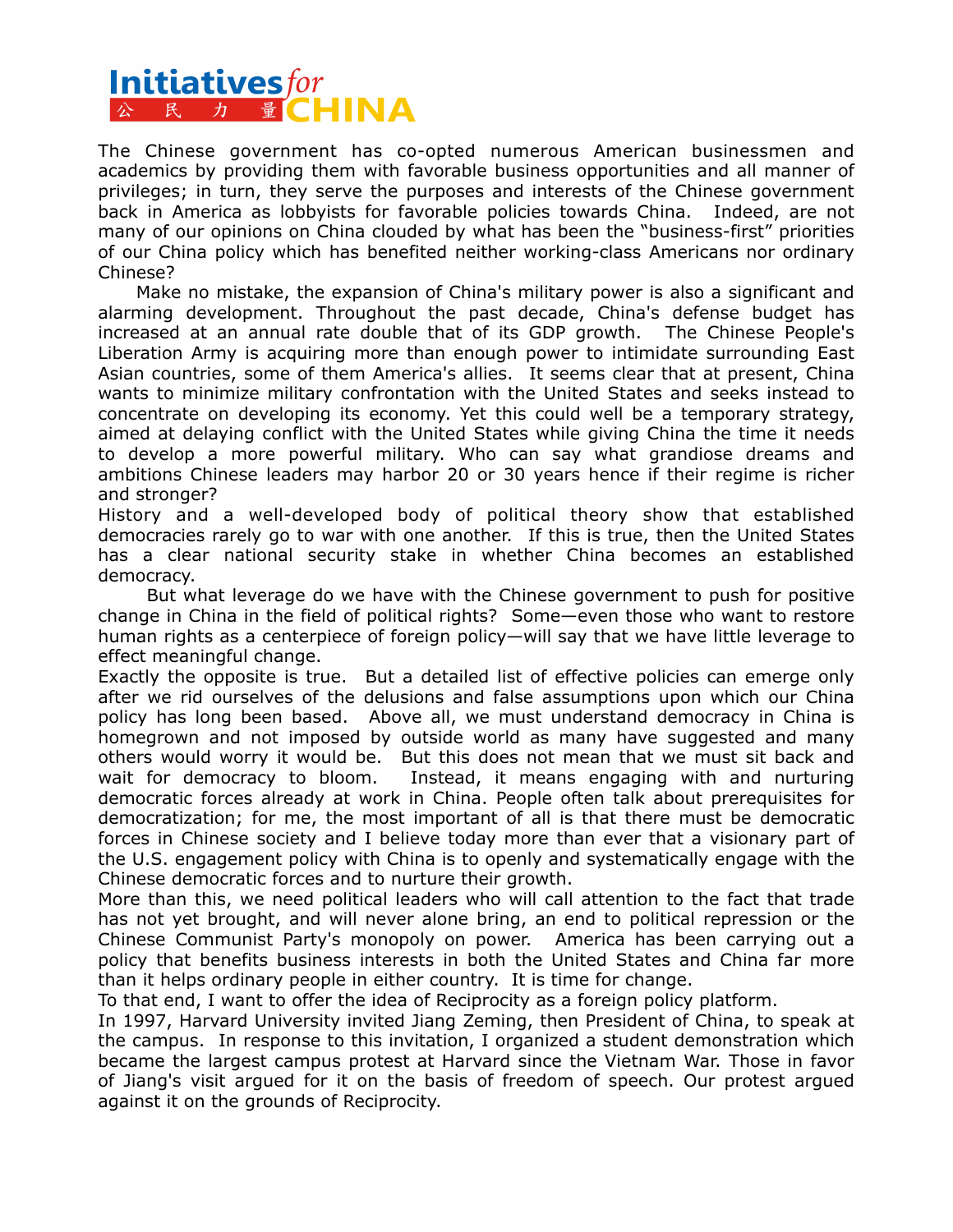### **Initiativesfor** 公 民 力 量CHINA

The lack of reciprocity gives the Chinese government a huge advantage in the field of world opinion, and in tamping down internal dissent. By insisting on reciprocity, the United States and the rest of the world's democracies can showcase their own freedoms while forcing the Chinese government into an untenable position with respect to its denial of basic rights to its own citizenry.

As I said earlier tonight, in the United States today, the Chinese government and its surrogates have wide access to our universities, think tanks, and media outlets through which they can advance their opinions and rationalize their actions.

When U.S. government officials travel to China, their movements, their contacts, and their communications are tightly controlled. If officials give a speech it is not typically broadcast to the Chinese people. Congressman Chris Smith of New Jersey reported that on his last trip to China, his meetings with reform-minded Chinese citizens were suddenly cancelled and that he could not access his own website on the Internet. Even Presidents Bush and Clinton had their speeches to Chinese citizens blocked when they visited China. Virtually all American media are blocked or jammed in China. Here in the United States, China can freely broadcast. In fact it is estimated that over 90% of the Chinese-language media in the U.S. are Chinese-government controlled. The Chinese government exploits our freedoms to extend its influence with Chinese communities in the United States.

In short, there exists no reciprocity between China and the democratic world.

It is fair and appropriate to ask the Chinese government for the same freedoms for its people that we ourselves enjoy; the same access to the Chinese people for our officials and delegations; the same open discussion and exchange of ideas that we extend to the Chinese government here in the United States. This idea of Reciprocity will allow us to directly and indirectly infuse the issue of human rights into all sectors of our dialogue with China in a way that would make it very difficult for the Chinese government to refuse. It would give the United States, and the other democracies of the world, further leverage in their discussions with China and help to restore the moral compass of the United States as it navigates the choppy seas of world diplomacy.

The United States was founded on the principles of freedom, democracy, and certain inalienable rights. But the desire to meet short-term interests tends to compromise faithfulness to these principles. That inconsistency weakens American credibility. But the United States remains a great country, and its people a great people. I have an incurable confidence in American democracy, know as I do that its structure always makes it possible for its citizens to correct past mistakes. At present, isolationism is not the solution to the problem of a tarnished international image. Promoting democracy and freedom around the world will panic dictators and gain the interest of even those who have been hoodwinked by their rulers. We should always remember Reverend Martin Luther King's admonition that "injustice anywhere is a threat to justice everywhere".